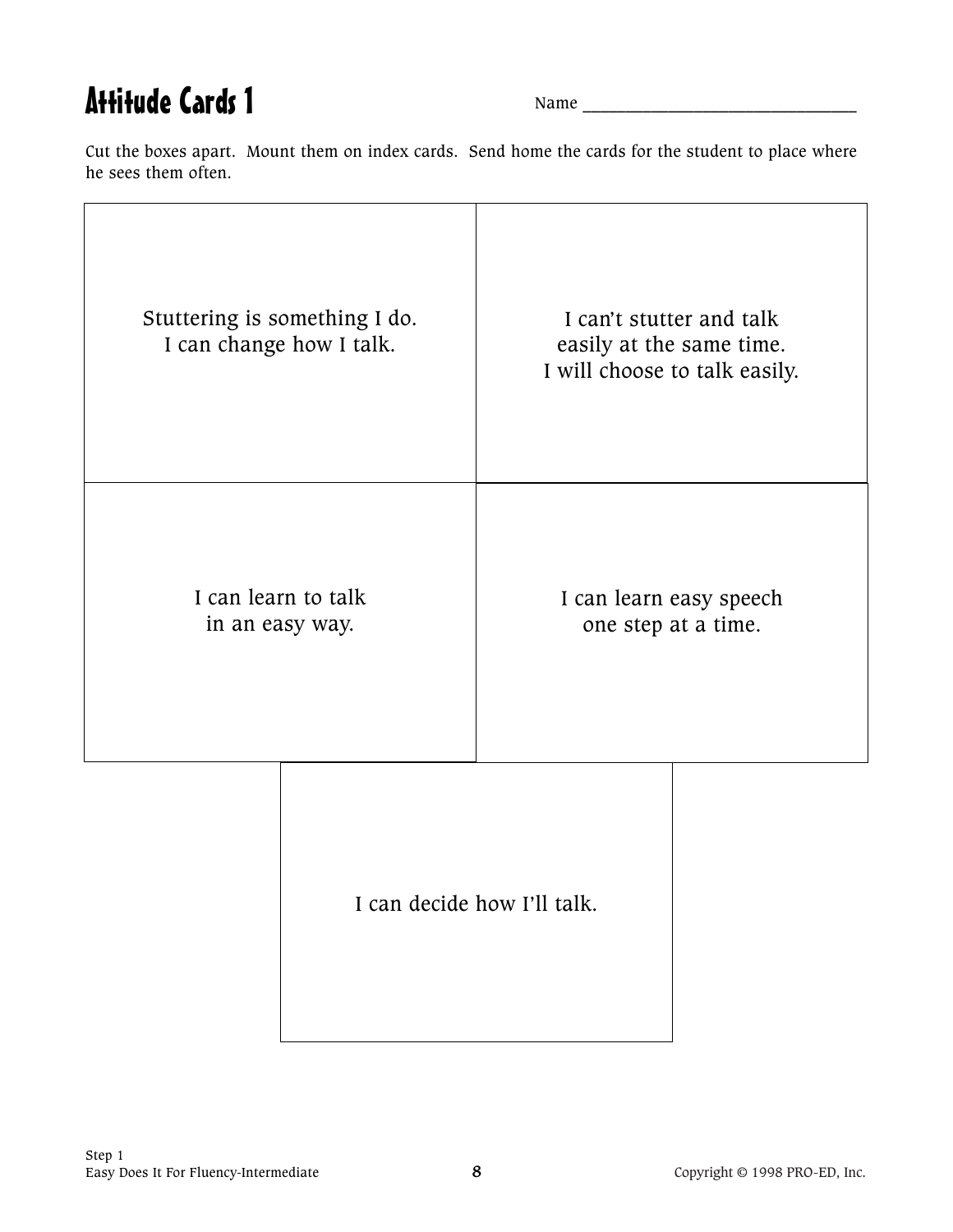Treasure Hunt Name \_\_\_\_\_\_\_\_\_\_\_\_\_\_\_\_\_\_\_\_\_\_\_\_\_\_\_\_\_\_\_\_

Treasure is buried under your house. Your goal is to find it. Start at the attic and work your way down. Take at least one card per turn.

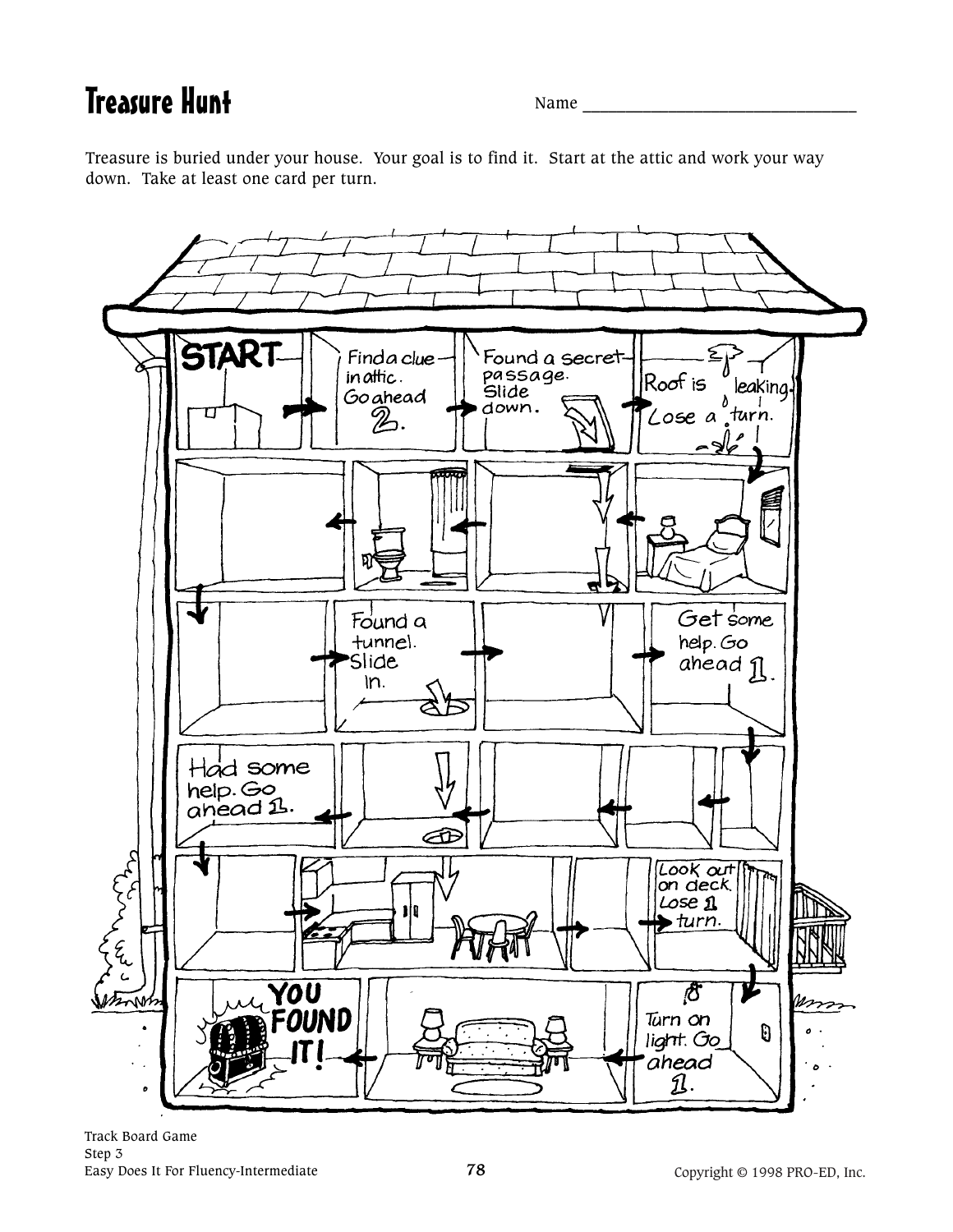## Cancellation Practice 1 Name League

Let's practice stuttering and cancelling on these words.











(cancel with (cancel with (cancel with (cancel with a bounce) a slide a slide a light contact an easy onset)

Let's practice in sentences. Stutter on the underlined word and then stop and cancel the stutter with bouncing, sliding, light contact, or an easy onset *immediately* before going on to the next word. Let's decide ahead what way you'll cancel and put a letter reminder over the word.

| $B = b$ ounce<br>$S = slide$ | $LC = light contact$ |
|------------------------------|----------------------|
|                              | $EO = easy onset$    |

- 1. I ate macaroni for lunch.
- 2. We played kickball at recess.
- 3. She went to a movie last night.
- 4. I want ice cream for dessert.
- 5. He bought a new skateboard yesterday.
- 6. You can eat all the bacon.
- 7. Someone should make a card for her.
- 8. Look before you cross the street.